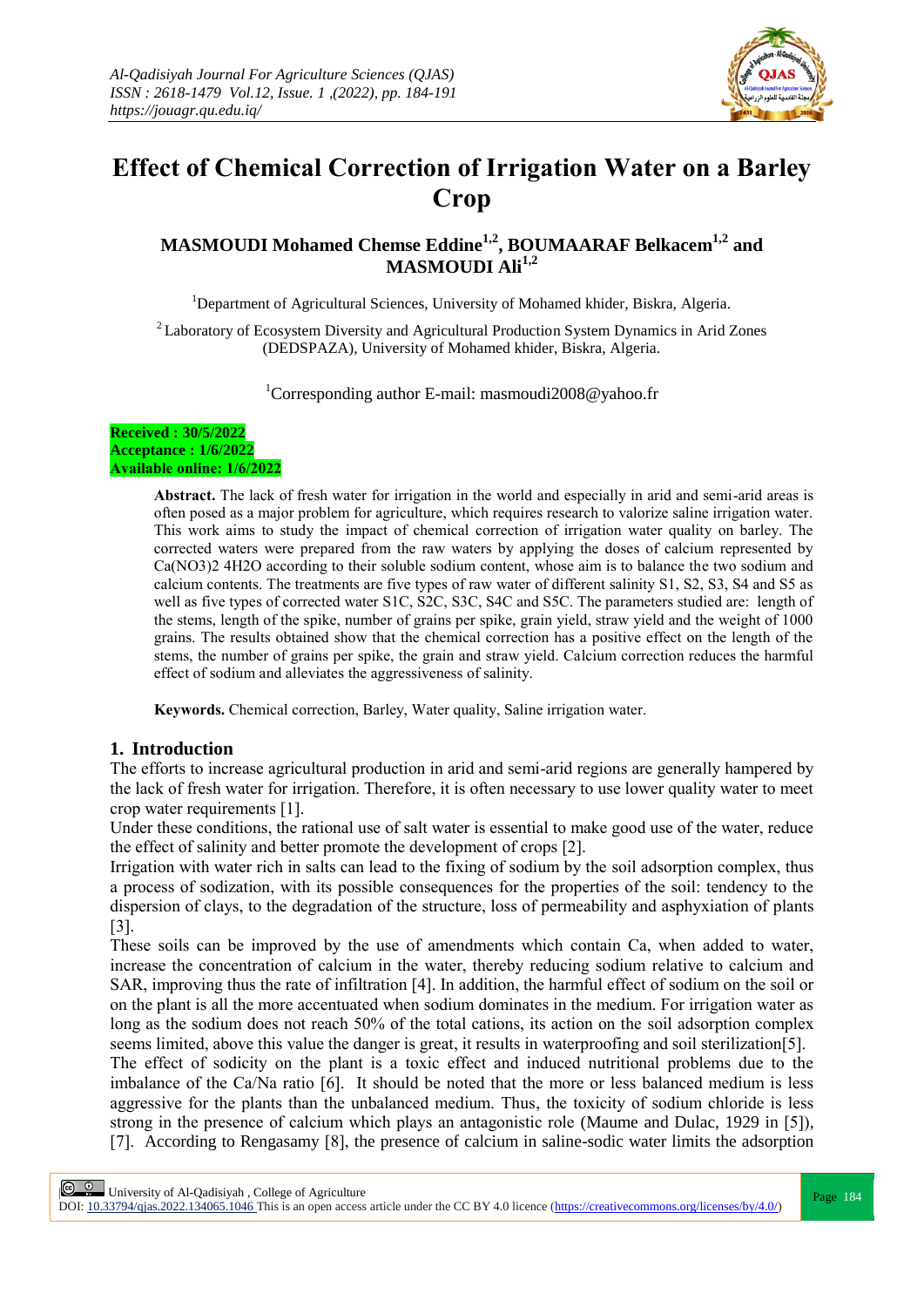

of sodium by soil colloids and therefore prevents the formation of sodic soil with poor physical conditions. In addition, the calcium is required for many important processes in the plant [9].

The objective of this work is to determine the impact of the chemical correction of the quality of irrigation water by a calcium supply on a cereal crop (Barley) in the region of Biskra Algeria, aiming to reduce the harmful effect of sodium through the creation of a balanced environment favorable to the soil and the plant.

## **2. Materials and Methods**

#### *2.1.Geographic Location*

The experiment is carried out on the land of the agronomy department at the University of Biskra, under greenhouse shelter covered with insect proof, the purpose of this greenhouse is to avoid the action of rain and violent winds and the possible damage of birds.

The province of Biskra is located in the south-east of Algeria, it is bordered to the north by the province of Batna and to the south by the provinces of El-Oued and Ouargla, it is also bordered to the east by the province of Khenchela, and in the west, the provinces of M'sila and Djelfa.

The province of Biskra is also called the capital of Ziban and the gateway to the Sahara, because of its strategic location, its area being estimated at more than 20,000 km², located at 34°48 North, and 5°44 East.



**Figure 1.** Position and geographical location of the Biskra region [10].

## *2.2. Soil*

The soil used is that of the experimental land of the agronomy department of Biskra, it is a loamy clay soil, limestone (35%) and salty (CE 4.3 dS/m 1:5), its pH 8.09 and poor in organic matter (0.8%).

## *2.3.Irrigation Water*

We made a collection of several samples of irrigation water from different regions of Biskra. These waters are subjected to precise chemical analyzes to choose the types of water that will be used in our experimentation. The main selection criteria are the electrical conductivity, which must be gradual, and the soluble sodium content, which must be higher than the soluble calcium in order to make the necessary calcium amendment. Five types of water chosen whose characteristics are grouped in Table 1.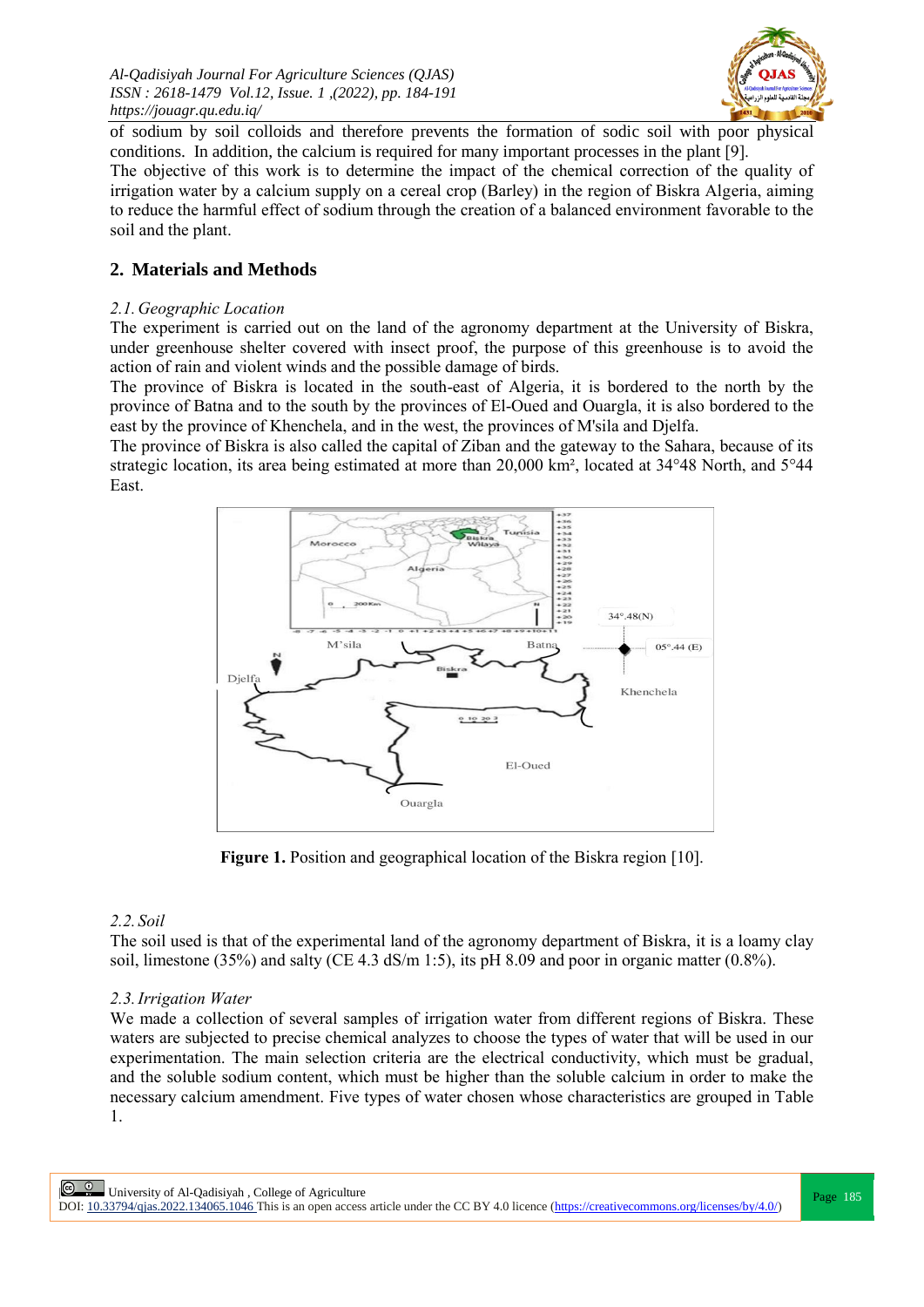*Al-Qadisiyah Journal For Agriculture Sciences (QJAS) ISSN : 2618-1479 Vol.12, Issue. 1 ,(2022), pp. 184-191 https://jouagr.qu.edu.iq/*



| <b>Type of</b> | <b>CE</b> |      | $Ca++$ | $Mg+$ | $K+$  | $Na+$ | SO <sub>4</sub> | Cl-   | <b>HCO3-</b> |  |
|----------------|-----------|------|--------|-------|-------|-------|-----------------|-------|--------------|--|
| water          | (mS/cm)   | pH   | mea/l  | meq/l | mea/l | mea/l | mea/l           | mea/l | meg/l        |  |
| S <sub>1</sub> | 2.84      | 7.86 | 6.00   | 8.60  | 0.19  | 13.92 | 9.44            | 13.50 | 3.25         |  |
| S <sub>2</sub> | 3.84      | 7.58 | 10.40  | 9.00  | 0.16  | 20.01 | 6.96            | 25.00 | 4.50         |  |
| S <sub>3</sub> | 4.83      | 7.28 | 12.00  | 9.00  | 0.16  | 26.43 | 10.24           | 35.00 | 3.75         |  |
| S4             | 6.37      | 7.54 | 15.40  | 18.6  | 0.15  | 35.95 | 15.76           | 46.60 | 3.75         |  |
| S5             | 7.68      | 7.52 | 25.80  | 20.2  | 0.48  | 38.15 | 31.6            | 41.00 | 2.50         |  |

**Table 1.** The chemical quality of irrigation waters.

The amounts of calcium added to irrigation water in the form of calcium nitrate  $Ca(NO<sub>3</sub>)2 4H<sub>2</sub>O$  are based on the equivalence of their soluble sodium content and are presented in table 2.

|                                                                        | S1 | S <sub>2</sub> | S <sub>3</sub>                | <b>S4</b> | S5   |  |  |  |  |
|------------------------------------------------------------------------|----|----------------|-------------------------------|-----------|------|--|--|--|--|
| soluble Na meq/l                                                       |    |                | 13.92 20.01 26.43 35.95 38.15 |           |      |  |  |  |  |
| soluble Ca meq/l                                                       |    |                | 6.00 10.40 12.00 15.40 25.8   |           |      |  |  |  |  |
| Ca deficiency meq/l<br>$Na - Ca$                                       |    |                | 7.92 9.60 14.43 20.55 12.35   |           |      |  |  |  |  |
| Amount of Calcium Nitrate for Balance Na: Ca $g/1$ 0.93 1.13 1.70 2.42 |    |                |                               |           | 1.45 |  |  |  |  |

**Table 2.** Quantities of calcium nitrates added to irrigation water.

# *2.4.Experimental Protocol*

The treatments used in this experiment are ten treatments represented by five types of original or raw water S1, S2, S3, S4, S5 and five types of corrected water S1C, S2C, S3Cc, S4C, S5C which are the same raw water but enriched with different amounts of calcium as explained above. The experiment is carried out in pots of vegetation filled with a quantity of 4.5 kg of soil with a layer of gravel placed on the base of each pot. The test plant used is a variety of barley (Hordeum vulgare L.) called Fouara R1. Barley was sown on 25/11/2019 evenly in the pots, each pot was irrigated with water representing its specific treatment. Phosphate and potassium fertilizer was added at the start of the trial mixed with the soil, while nitrogen fertilization was split twice during cultivation. The experiment was conducted until grain harvest on 15/05/2020. The experimental device used is of the complete random block type, consisting of 10 treatments and 3 repetitions. The treatments are S1, S1C, S2, S2C, S3, S3C, S4, S4C, S5 and S5C.

## *2.5. Statistical Analysis*

The analysis of variance (ANOVA) is carried out by XLSTAT 2014.5.03 and the comparison of the means is made by the Fisher LSD test at 5%.

## **3. Results and Discussion**

## *3.1.Grain Yield*

According to the grain yield graph (Fig 2), it can be seen that almost all the corrected treatments have higher grain yields than those of the raw treatments despite the increase in the salt load of the corrected waters induced by the addition of calcium salt. This shows the favorable and balancing effect of calcium in the nutritional environment [11, 7]. The lower yield of S5c compared to S5 may be due to the very high CE. The best performance is obtained by S2C. The analysis of variance shows significant differences where the S2C, S4C and S3C treatments show the best results and rank in the same homogeneous group compared to the other treatments. This improvement in yields is explained by a significant increase in the number of grains per ear, following an improvement in their fertility [12].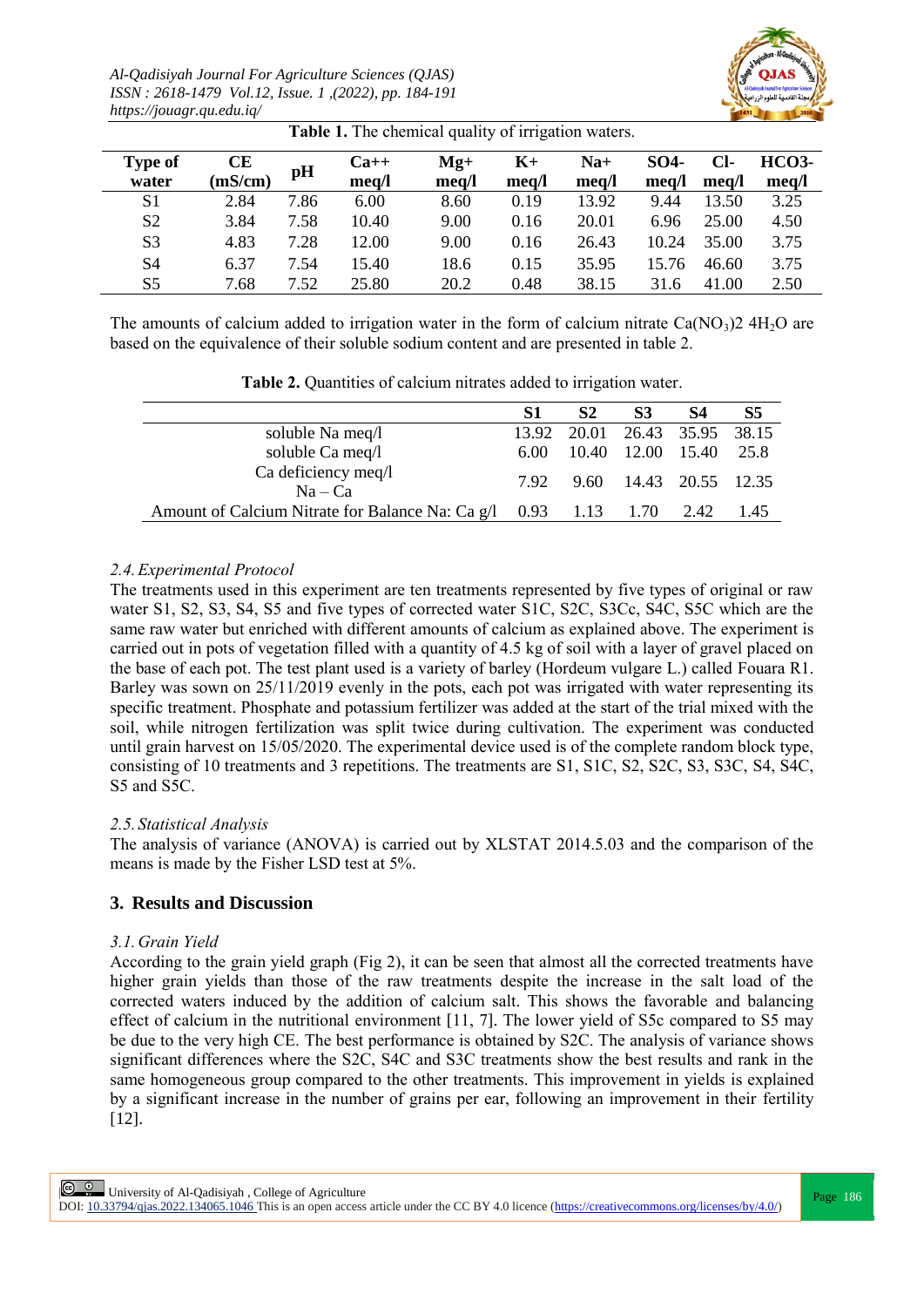



**Figure 2.** Effect of irrigation water correction on grain yield.

## *3.2. Straw Yield*

The results show that the best straw yields are obtained by the corrected treatments S5C, S3C, S2C (Fig 3) which shows that the correction used has a positive effect, the low yield is obtained by the S4 treatment. The analysis of variance shows a significant effect according to Fisher's test (LSD). The corrected S5C treatment has the highest straw yield (28.06 g). It appears that nitrogen added with calcium played an important role in the production of aboveground biomass for the corrected treatments. Nitrogen remains the determining element for cereal production [13]. In addition, S5 irrigation water is relatively rich in potassium, which seems to play a positive nutritional balance role with calcium in the face of salinity and sodium. Also K reduces the negative effect of Cl [14]. This action is clearer in biomass production than in grain production.



**Figure 3.** Effect of irrigation water correction on straw yield.

## *3.3.Number of Grains Per Ear*

The effect of irrigation water correction is very clear on the number of grains per ear (Fig 4), we note that the best number of grains per ear are obtained by the corrected treatments compared to the other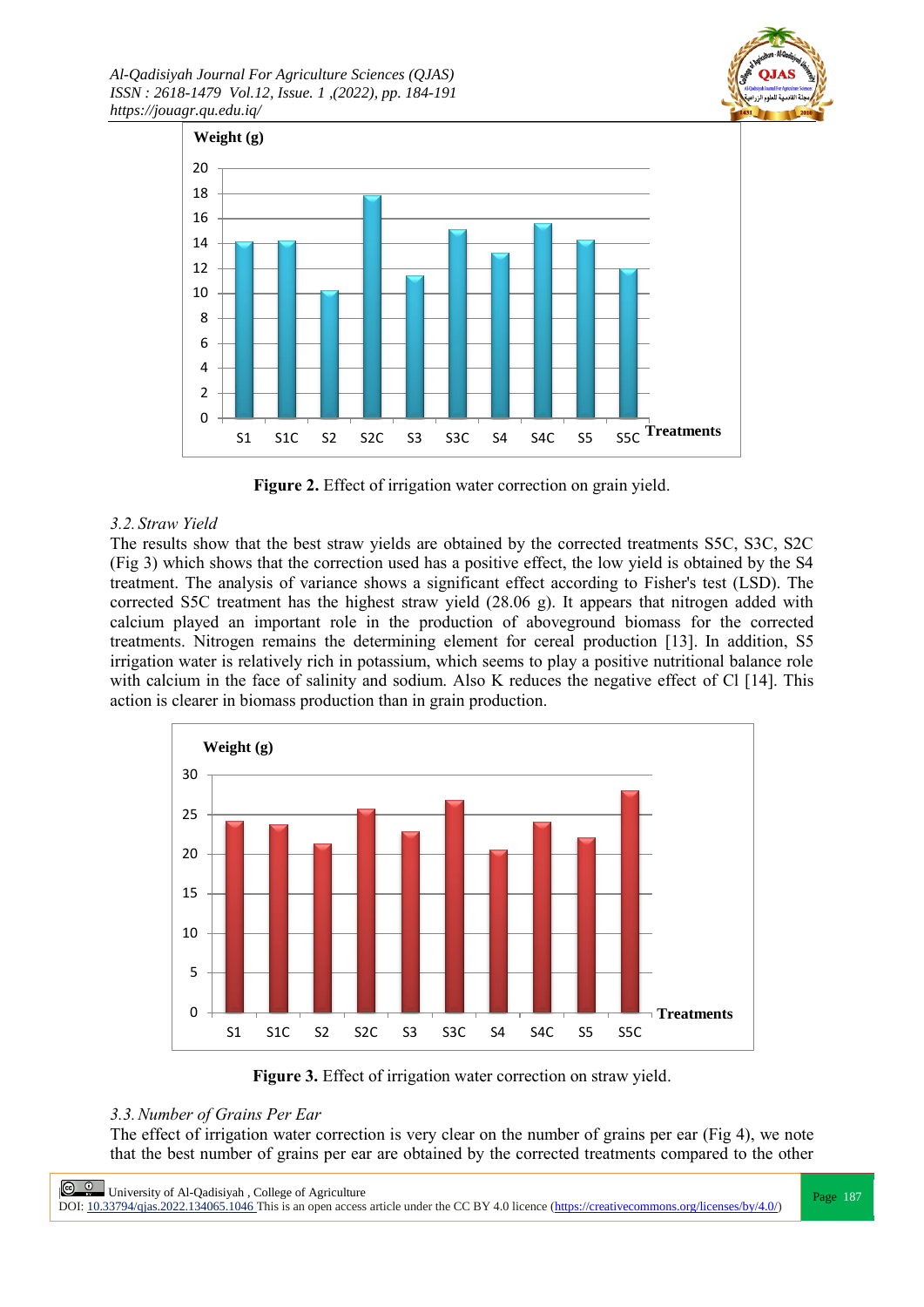

treatments which shows the effect of added Ca on the number of grains per ear. The addition of Ca has a favorable action in the nutritional environment [15], by reducing the inhibitory effect of salts [16]. The analysis of variance shows that the S2C and S4C treatments form the first group, it is at the same time that these two treatments give the best grain yield, so this improvement in yields is explained by a significant increase in the number of grains per ear as has already been pointed out.



**Figure 4.** Effect of irrigation water correction on the number of grains per ear.

# *3.4. 1000 Grain Weight*

According to the graph (Fig 5), we notice that the highest 1000 grain weight is approximately 47 g represented by the S2 treatment, however the lowest 1000 grain weight is approximately 34 g represented by the S5C treatment. It is noted that there is an inverse correlation between the weight of 1000 grains and the number of grains per ear, especially in treatments S2, S4 and S5, the weight increases when the number of grains per ear is low. Correcting water quality changes the morphogenetic scheme of plants [17].

The analysis of variance shows that there are significant differences between the treatments, the first group is represented by S2, S4, S5. Therefore, the effect of the correction is positive on the number of grains per ear but generally negative on the weight of 1000 grains.



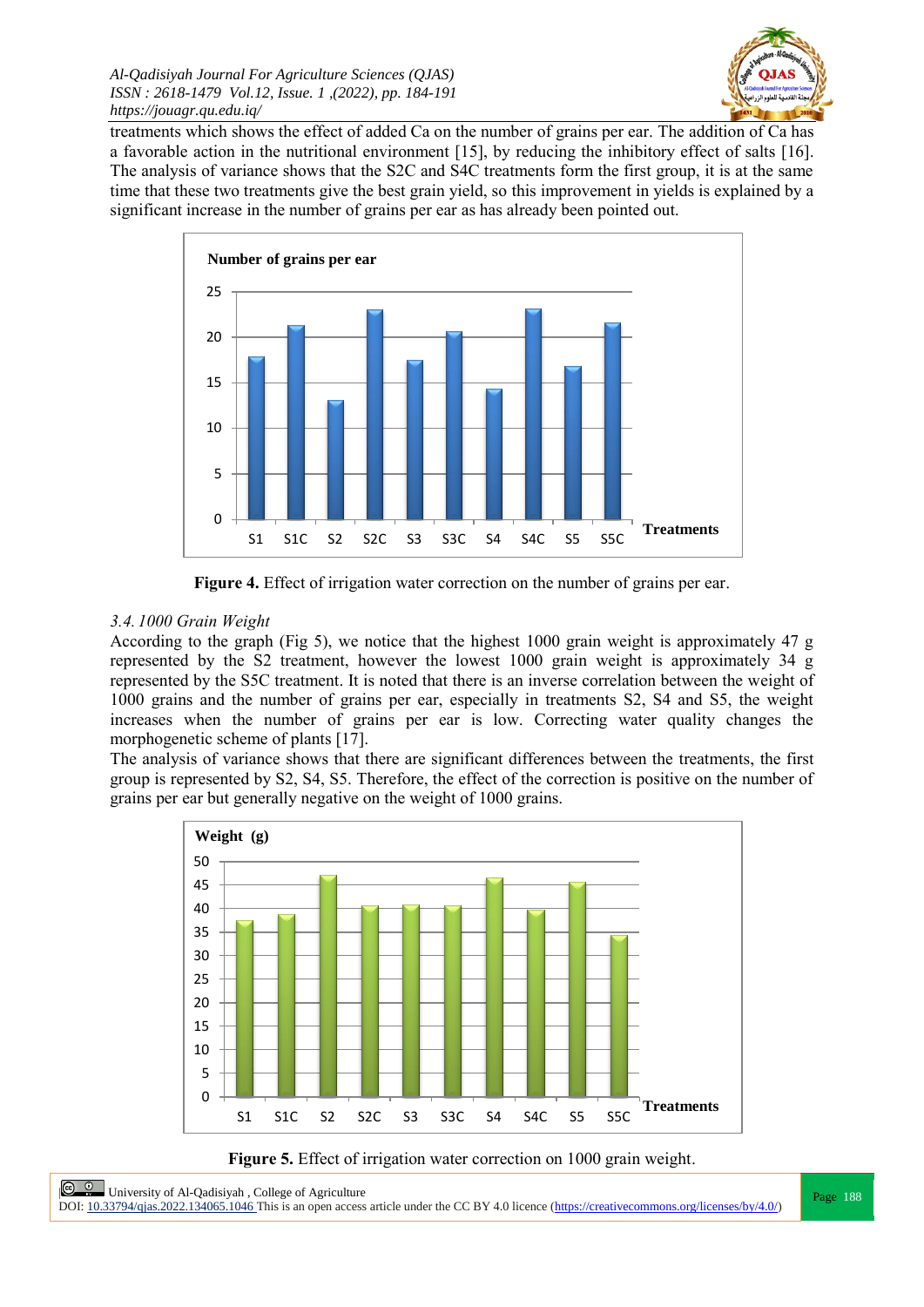

## *3.5.Ear Length*

The obtained results (Fig 6), show an improvement in the length of the ear of the treatments corrected like the number of grains per ear. All the corrected treatments show longer ears than the raw treatments. Indeed, the addition of Ca improves plant growth under salt stress [11].

The variance analysis shows that S5C has the longest ear length (4.6 cm) on the other hand S2 presents the shortest length (3.9 cm). This probably means that calcium nitrate plays an important role in the heading morphology of the plant.



**Figure 6.** Effect of irrigation water correction on ear length.

#### *3.6. Stems Length*

According to the graph (Fig 7), it can be seen that the effect of irrigation water correction on stem length is clear. Corrected treatments generally have longer stem lengths than other treatments, the calcium amendment has a significant effect and this can be explained by the effect of Ca which alleviates the negative effect of salinity [18, 19] following its role in the balance ionization and the maintain of selective permeability of the membrane [20]. In addition, it seems to us that this improvement results from the effect of the nitrogen included in the added amendment, which has a marked effect on growth. The best length is obtained by the S5C treatment. It should be noted that barley is a tolerant plant to salinity and for this reason we have not seen a decrease in certain parameters with the increase in the electrical conductivity of the waters used.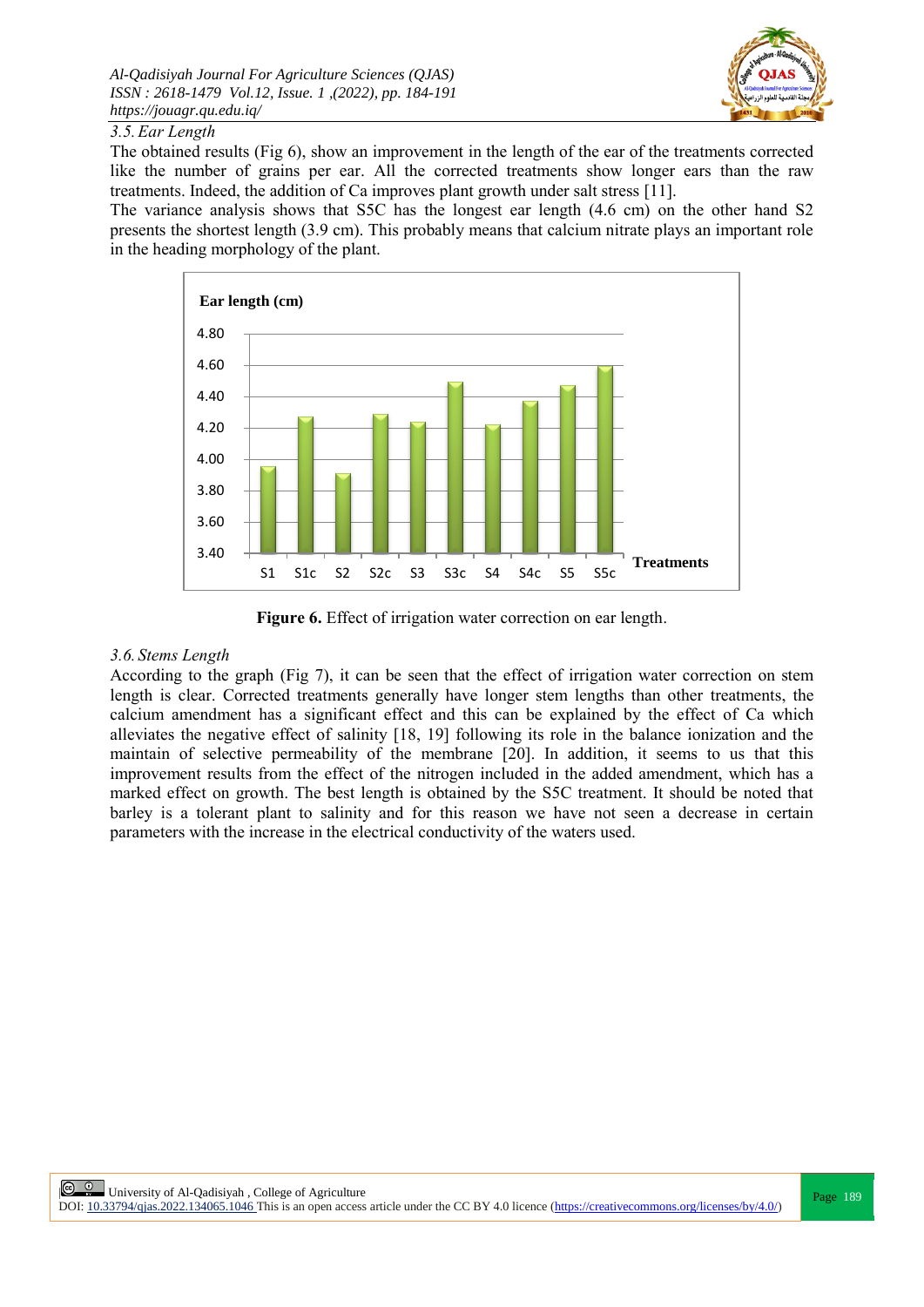



**Figure 7.** Effect of irrigation water correction on stem length.

#### **Conclusion**

The obtained results at the end of this experiment show that treatments irrigated by corrected water generally have the best results compared to treatments irrigated by natural raw water. These results are clear on the parameters grain yield, straw yield, number of grains per ear, ear length and stem length. The observed improvement is probably the result of the addition of calcium which has balanced the nutritional environment and has a positive action on the soil in the face of the aggressiveness of salinity and sodium. Several researchers have indicated that Ca can alleviate the inhibitory effect of NaCl and therefore contribute to the improvement of root growth [21, 22 and 23]. Thus, Lopez and Satti [24] found that the addition of Ca to a saline nutrient solution increases root length despite the increase in concentration because the toxicity of Ca is very low. In addition, we can also note the effect of the nitrogen included in the calcium nitrate amendment, especially on the growth parameters. Finally, it can be said that the chemical correction of the quality of irrigation water can play an important role on cultivated plants by creating a favorable environment despite the increase in the salinity of the corrected water.

#### **References**

- [1] Hamdy A., Safwat A., et Mahmoud A., 1993 Saline water management for optimum crop production. Agricultural water management 24,3: 189-203.
- [2] Masmoudi A., 2012 Problèmes de la salinité liés à l'irrigation dans la région saharienne cas des oasis des Ziban. Thèse de doctorat, université de Biskra, 142 P.
- [3] Gouaidia L., Guefaifia O., Boudoukha A., Laid Hemila M., Martin C. 2012 Évaluation de la salinité des eaux souterraines utilisées en irrigation et risques de dégradation des sols: exemple de la plaine de Meskiana (Nord-Est Algérien). Physio-Géo. Géographie physique et environnement, (Volume 6), 141- 160.
- [4] RisikeshT., 2018 Management and utilization of saline water in Agriculture. college of agriculture, Balaghat jawaharlal nehru krishi vishwa vidyalaya, Jabalpur, 4P.
- [5] Durand J.H., 1983 Les sols irrigables. Etude pédologique. SES, Alger, 190P.
- [6] Van Hoorn J.W., 2001 Salinity control. Course on land and water management. IAM, Bari.
- [7] Masmoudi A., Hemeir A., Benaissa M., 2014 impacts de la concentration et du type de sel sur le potentiel germinatif et la production de biomasse chez l'orge (hordeum vulgare). Courrier du Savoir 18, 95-101.
- [8] Rengasamy P., 1987 Importance of calcium in irrigation with saline-sodic water. A viewpoint. Agricultural water management 12,3: 207-219.

**Page 190**<br>
Page 190<br>
Recently 2000 1040651046711046 This is a complete of Agriculture DOI:  $10.33794/q$ jas.2022.134065.1046 This is an open access article under the CC BY 4.0 licence (https://creativecommons.org/licenses/by/4.0/)